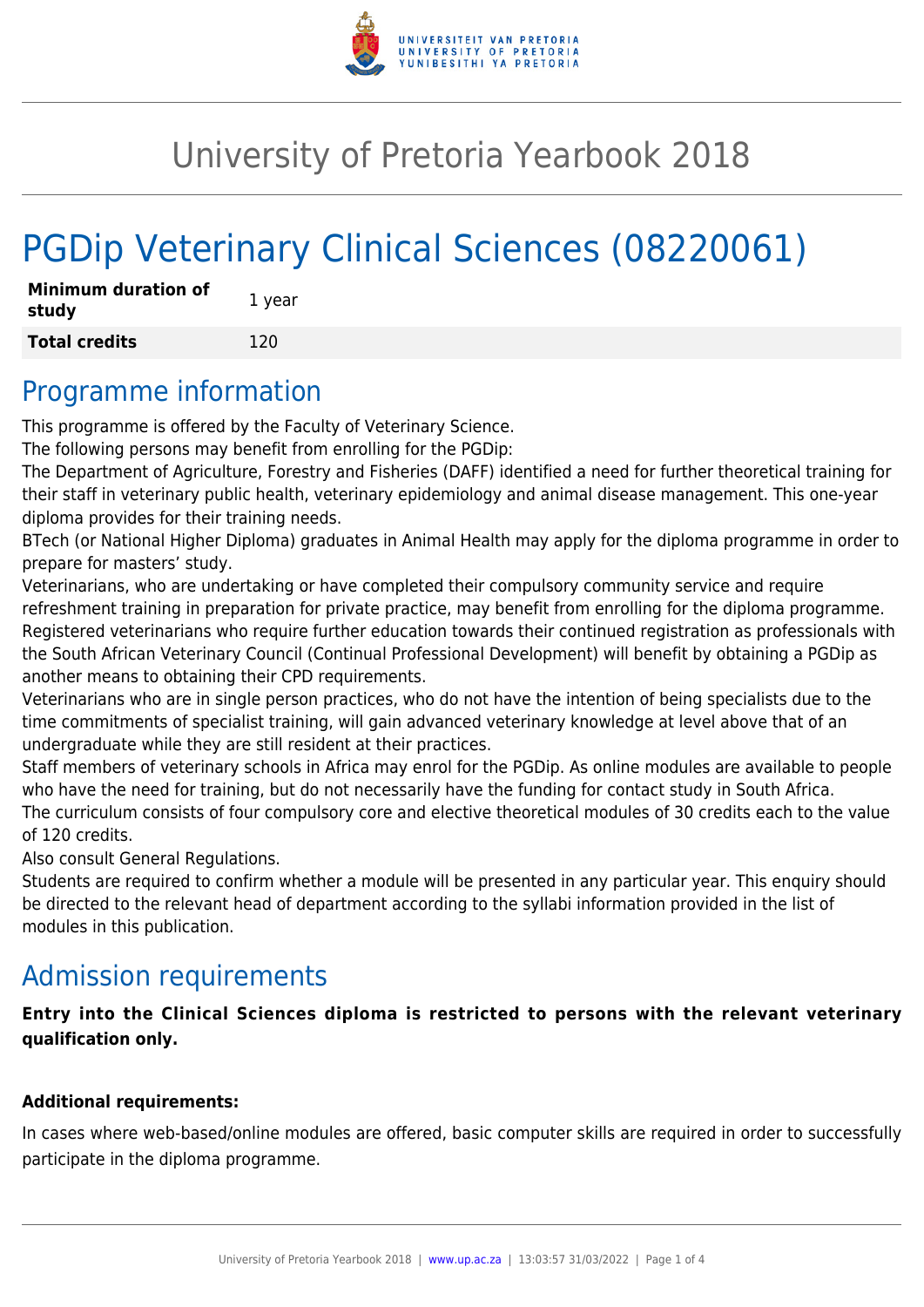

In certain cases, it remains the prerogative of the head of department to require, in addition to the entrance requirements, the successful completion of an admissions test before registration. A student may also be required to pass a proficiency test in English (TOEFL).

### Additional requirements

In cases where web-based/online modules are offered, basic computer skills are required in order to successfully participate in the diploma programme.

In certain cases, it remains the prerogative of the head of department to require, in addition to the entrance requirements, the successful completion of an admissions test before registration. A student may also be required to pass a proficiency test in English (TOEFL).

### Examinations and pass requirements

The PGDip is conferred by virtue of the successful completion of tests/assignments and an examination on four 30 credit coursework modules.

Every module will be evaluated by a written or oral test or assignment or practical work (a year mark will be determined) and an examination. The year mark and examination mark will each contribute 50% to the final mark. A subminimum of 40% is required in the examination and a final mark of at least 50% to pass the module. Instructions regarding requirements for year or examination marks are published in the study guides. If a student fails a module, he/she will have to repeat the module the following year. A candidate has two chances to pass a module.

### Pass with distinction

The diploma is conferred with distinction on a student who has obtained an average of at least 75%, provided that a minimum final mark of 60% in each of the modules have been obtained.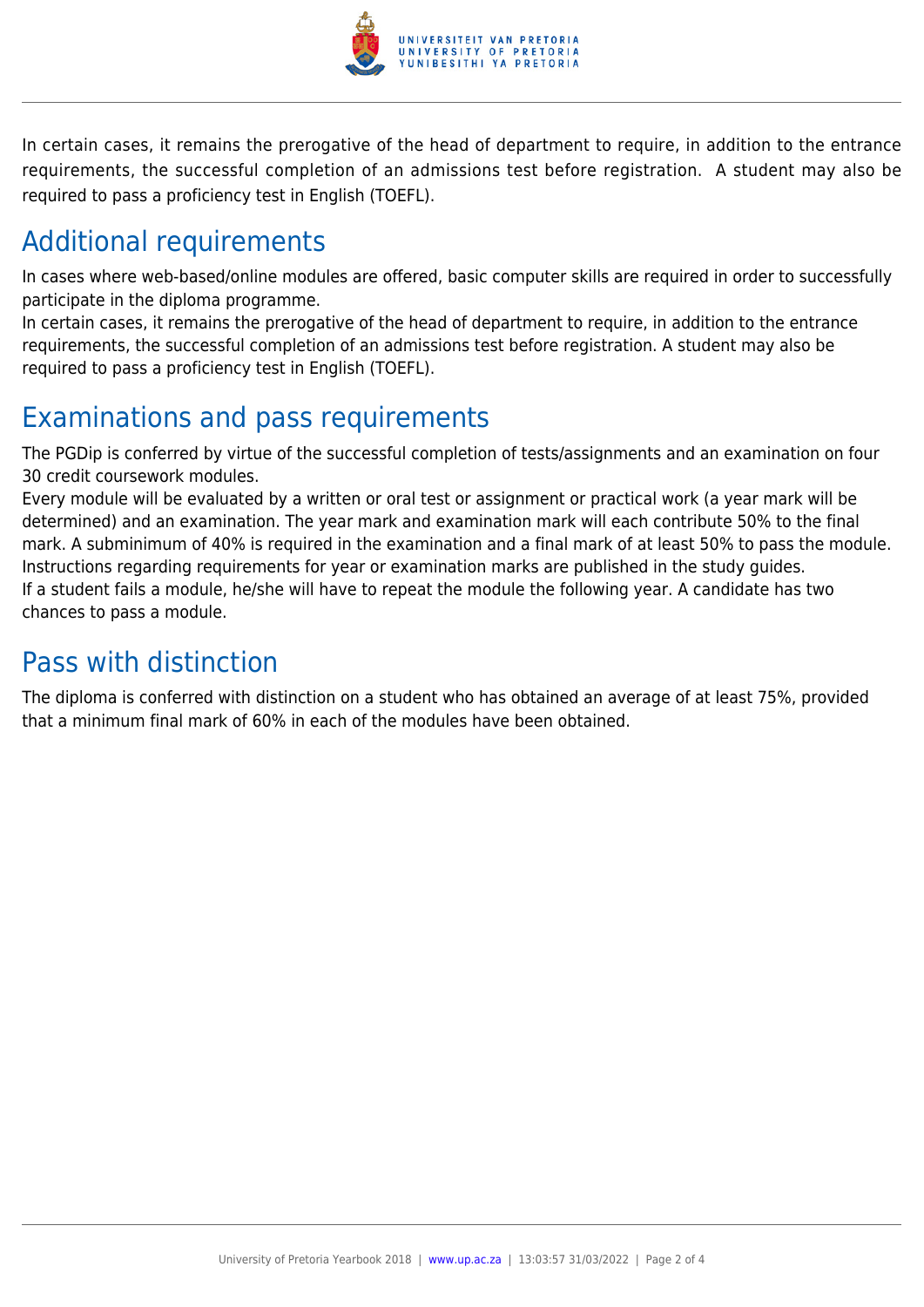

### Curriculum: Year 1

#### **Minimum credits: 120**

Choose at least one of the Core modules list Choose three modules from the Elective modules list

#### **Core modules**

[Small animal surgery 701](https://www.up.ac.za/yearbooks/2018/modules/view/CHV 701) (CHV 701) - Credits: 30.00 [Small animal surgery 702](https://www.up.ac.za/yearbooks/2018/modules/view/CHV 702) (CHV 702) - Credits: 30.00 [Equine Surgery 707](https://www.up.ac.za/yearbooks/2018/modules/view/CHV 707) (CHV 707) - Credits: 30.00 [Equine medicine 701](https://www.up.ac.za/yearbooks/2018/modules/view/GEN 701) (GEN 701) - Credits: 30.00 [Small animal medicine 711](https://www.up.ac.za/yearbooks/2018/modules/view/GEN 711) (GEN 711) - Credits: 30.00 [Small animal medicine 712](https://www.up.ac.za/yearbooks/2018/modules/view/GEN 712) (GEN 712) - Credits: 30.00

#### **Elective modules**

[Clinical Anatomy 701](https://www.up.ac.za/yearbooks/2018/modules/view/ANG 701) (ANG 701) - Credits: 30.00 [Anaesthesiology 701](https://www.up.ac.za/yearbooks/2018/modules/view/ANV 701) (ANV 701) - Credits: 30.00 [Animal welfare and disaster management 701](https://www.up.ac.za/yearbooks/2018/modules/view/ANW 701) (ANW 701) - Credits: 30.00 [African wildlife disease management 701](https://www.up.ac.za/yearbooks/2018/modules/view/AWD 701) (AWD 701) - Credits: 30.00 [Clinical reproduction 701](https://www.up.ac.za/yearbooks/2018/modules/view/CLR 701) (CLR 701) - Credits: 30.00 [Controlled and notifiable diseases 701](https://www.up.ac.za/yearbooks/2018/modules/view/CND 701) (CND 701) - Credits: 30.00 [Non-radiological diagnostic imaging of dogs and cats 701](https://www.up.ac.za/yearbooks/2018/modules/view/DIM 701) (DIM 701) - Credits: 30.00 [Non-radiological diagnostic imaging of horses 702](https://www.up.ac.za/yearbooks/2018/modules/view/DIM 702) (DIM 702) - Credits: 30.00 [Non-radiological diagnostic imaging of ruminants 703](https://www.up.ac.za/yearbooks/2018/modules/view/DIM 703) (DIM 703) - Credits: 30.00 [Radiology: Dogs and cats 705](https://www.up.ac.za/yearbooks/2018/modules/view/DIM 705) (DIM 705) - Credits: 30.00 [Radiology: Horses 706](https://www.up.ac.za/yearbooks/2018/modules/view/DIM 706) (DIM 706) - Credits: 30.00 [Radiology: Ruminants 707](https://www.up.ac.za/yearbooks/2018/modules/view/DIM 707) (DIM 707) - Credits: 30.00 [Diagnostic pathology 701](https://www.up.ac.za/yearbooks/2018/modules/view/DPA 701) (DPA 701) - Credits: 30.00 [Veterinary epidemiology 701](https://www.up.ac.za/yearbooks/2018/modules/view/EPL 701) (EPL 701) - Credits: 30.00 [Clinical pharmacology 701](https://www.up.ac.za/yearbooks/2018/modules/view/FAK 701) (FAK 701) - Credits: 30.00 [Mechanisms of drug action 702](https://www.up.ac.za/yearbooks/2018/modules/view/FAK 702) (FAK 702) - Credits: 30.00 [Physiology 701](https://www.up.ac.za/yearbooks/2018/modules/view/FSL 701) (FSL 701) - Credits: 30.00 [Herd and primary animal health 701](https://www.up.ac.za/yearbooks/2018/modules/view/HAH 701) (HAH 701) - Credits: 30.00 [Histology 701](https://www.up.ac.za/yearbooks/2018/modules/view/HTY 701) (HTY 701) - Credits: 30.00 [Clinical pathology 704](https://www.up.ac.za/yearbooks/2018/modules/view/KPA 704) (KPA 704) - Credits: 30.00 [Clinical pathology 705](https://www.up.ac.za/yearbooks/2018/modules/view/KPA 705) (KPA 705) - Credits: 30.00 [Laboratory animal science 702](https://www.up.ac.za/yearbooks/2018/modules/view/LAS 702) (LAS 702) - Credits: 30.00 [Laboratory diagnostics procedures 703](https://www.up.ac.za/yearbooks/2018/modules/view/LAS 703) (LAS 703) - Credits: 30.00 [Research ethics for laboratory animal science 704](https://www.up.ac.za/yearbooks/2018/modules/view/LAS 704) (LAS 704) - Credits: 30.00 [Necropsy technique and interpretation 701](https://www.up.ac.za/yearbooks/2018/modules/view/NTI 701) (NTI 701) - Credits: 30.00 [Ophthalmology 701](https://www.up.ac.za/yearbooks/2018/modules/view/OFM 701) (OFM 701) - Credits: 30.00 [Production animal management 701](https://www.up.ac.za/yearbooks/2018/modules/view/PAM 701) (PAM 701) - Credits: 30.00 [Mechanisms of disease 711](https://www.up.ac.za/yearbooks/2018/modules/view/PAT 711) (PAT 711) - Credits: 30.00 [Poultry health and nutrition 701](https://www.up.ac.za/yearbooks/2018/modules/view/PVT 701) (PVT 701) - Credits: 30.00 [Reproductive biology 701](https://www.up.ac.za/yearbooks/2018/modules/view/RPT 701) (RPT 701) - Credits: 30.00 [Reproductive physiology of animals 702](https://www.up.ac.za/yearbooks/2018/modules/view/RPT 702) (RPT 702) - Credits: 30.00